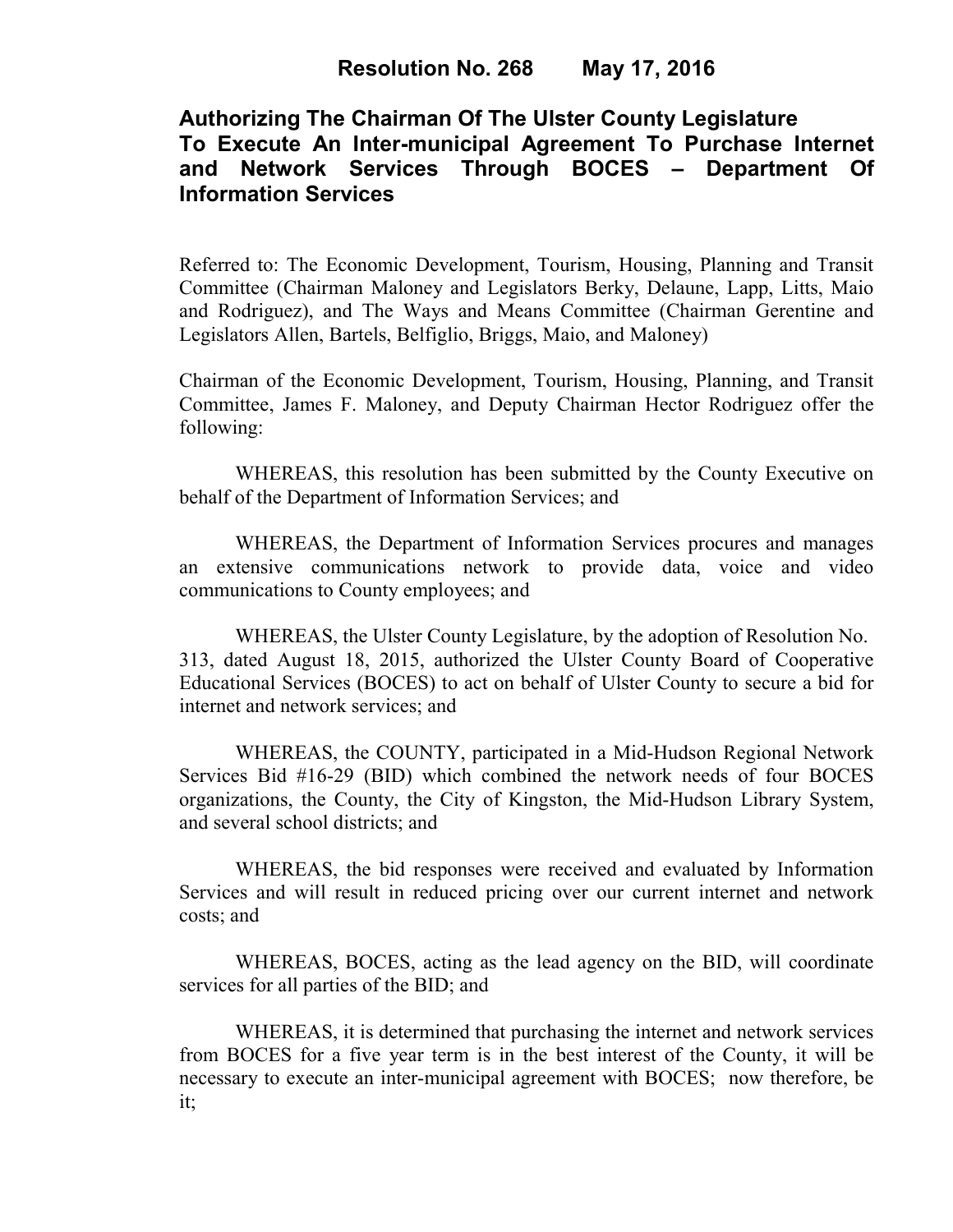### **- Page 2 -**

### **Resolution No. 268 May 17, 2016**

## **Authorizing The Chairman Of The Ulster County Legislature To Execute An Inter-municipal Agreement To Purchase Internet and Network Services Through BOCES – Department Of Information Services**

RESOLVED, that the Chairman of the Ulster County Legislature is authorized to execute an inter-municipal agreement to make such a purchase; and be it further

RESOLVED, that the agreement to purchase such services shall be in such form as will be presented to the Clerk of the Legislature or as modified with the approval of the County Attorney, and the Chairman and Deputy Chairman of Economic Development, Tourism, Housing, Planning and Transit Committee,

and moves its adoption.

#### ADOPTED BY THE FOLLOWING VOTE:

AYES: 22 NOES: 0 (Absent: Legislator Gerentine)

Passed Committee: Economic Development, Tourism, Housing, Planning and Transit on May 3, 2016

Passed Committee: Ways and Means on May 10, 2016

FINANCIAL IMPACT: \$ 447,827.46 – BUDGETED 2016 APPROPRIATIONS DOLLARS \$2,239,137.29 – TOTAL COST